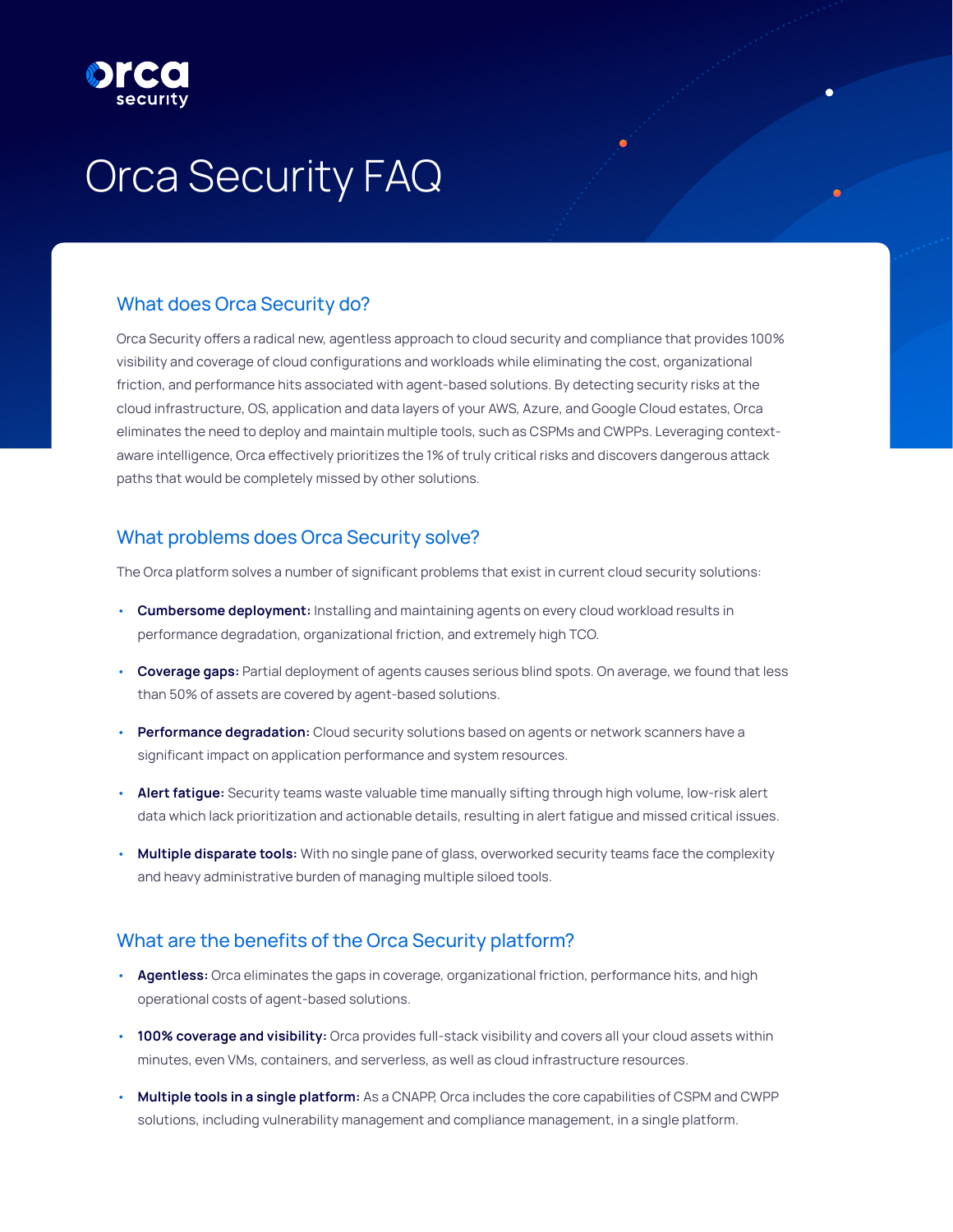- **Effective alert prioritization:** Orca's context-aware engine prioritizes the 1% of alerts that truly matter and need immediate attention.
- **Detect attack paths missed by other solutions:** Unlike legacy solutions, Orca leverages context-aware intelligence to recognize when seemingly unrelated issues can be combined to create dangerous attack paths.
- **Deploy once secure forever:** Orca automatically detects and monitors new cloud assets as you add them, without requiring any manual updates.
- **Multi-cloud support:** Orca is an enterprise-scalable platform that can secure large multi-cloud estates efficiently and with low-overhead.

#### Which risks does Orca Security detect?

Orca detects and prioritizes the following risks: vulnerabilities, misconfigurations, malware, misplaced sensitive data, lateral movement risk, and identity and access management (IAM) risk.

# What is Orca's SideScanning™ technology?

Orca's patent-pending SideScanning addresses the shortcomings of agent-based solutions by collecting data, with read-only access, from the workloads' runtime block storage out-of-band. By combining this data with cloud configuration metadata retrieved via APIs, Orca has full visibility into every layer of your cloud estate. This new, agentless approach allows Orca to be deployed in minutes and automatically cover new assets as they are added.

#### Which assets does SideScanning cover?

Orca covers 100% of your cloud infrastructure assets, including VMs, containers, and serverless as well as all cloud infrastructure resources like storage buckets, security groups, VPCs, IAM roles and permissions, KMS keys, and much more. Orca even discovers and monitors idle, paused, and stopped workloads, orphaned systems, and devices that can't support agents.

#### What is Orca's Context-Aware security?

Whereas traditional solutions consider only one dimension of risk – the severity of the underlying security issue (e.g. CVSS score) – Orca's context engine understands each asset's role within its context and is therefore able to prioritize the truly critical security issues instead of just alerting to all threats found. To determine the priority of an issue, Orca looks at the following three factors: (1) severity of the security issue, (2) accessibility by attackers, (3) business impact of a potential breach. For example, malware found in a powered-off VM should not be prioritized over a malware-infected, internet-facing workload housing a secret key that unlocks sensitive data in an adjacent workload. By seeing the bigger picture, Orca is able to prioritize the alerts that are most critical to your security posture.